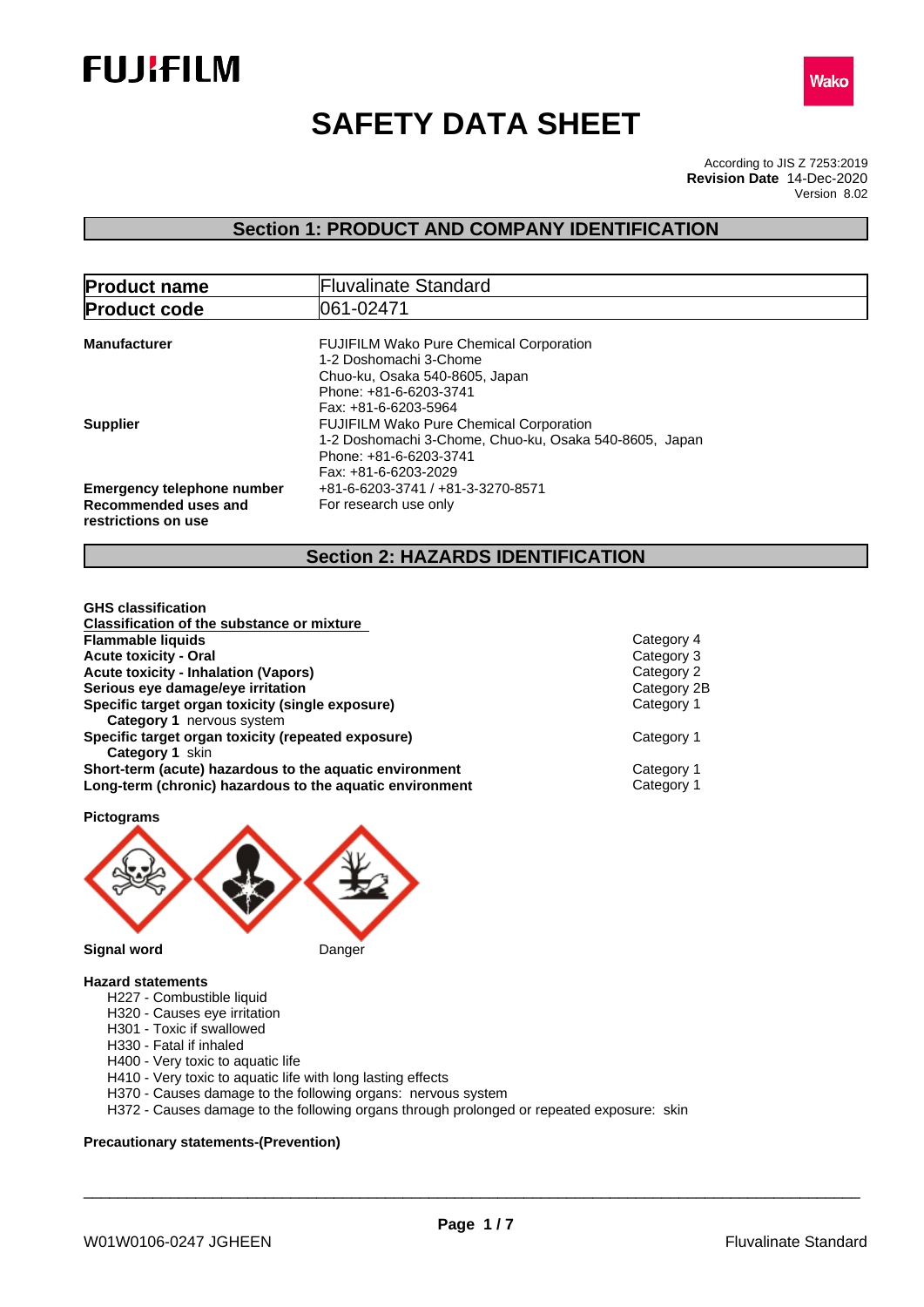- Wash face, hands and any exposed skin thoroughly after handling
- Do not eat, drink or smoke when using this product
- Do not breathe dust/fume/gas/mist/vapors/spray
- Avoid release to the environment
- Keep away from heat/sparks/open flames/hot surfaces. No smoking
- Wear protective gloves/protective clothing/eye protection/face protection
- **Precautionary statements-(Response)**
	- IF exposed: Call a POISON CENTER or doctor/physician

• IF IN EYES: Rinse cautiously with water for several minutes. Remove contact lenses, if present and easy to do. Continue rinsing.

- If eye irritation persists: Get medical advice/attention.
- IF SWALLOWED: Immediately call a POISON CENTER or doctor/physician
- Rinse mouth.
- In case of fire: Use CO2, dry chemical, or foam for extinction
- Collect spillage

### **Precautionary statements-(Storage)**

- Store locked up.
- Store in a well-ventilated place. Keep cool

#### **Precautionary statements-(Disposal)**

• Dispose of contents/container to an approved waste disposal plant

#### **Others**

**Other hazards** Not available

### **Section 3: COMPOSITION/INFORMATION ON INGREDIENTS**

**Single Substance or Mixture** Substance

### **Formula** C26H22ClF3N2O3

| .<br><b>Chemical Name</b> | Weight-%        | Molecular<br>" weiaht | <b>ENCS</b> | <b>ISHL</b><br>. No. | <b>CAS RN</b><br>unu<br>.                    |
|---------------------------|-----------------|-----------------------|-------------|----------------------|----------------------------------------------|
| <br>Huvalinate            | $\sim$ $-$<br>. | 01 ו<br>r oo<br>502.9 | NI/<br>N/   | $\Delta$<br>         | $\sim$ $\sim$ $\sim$<br>69409<br>--94-F<br>. |

#### **Impurities and/or Additives**: Not applicable

### **Section 4: FIRST AID MEASURES**

#### **Inhalation**

Remove to fresh air. If symptoms persist, call a physician.

#### **Skin contact**

Wash off immediately with soap and plenty of water. If symptoms persist, call a physician.

#### **Eye contact**

IF IN EYES: Rinse cautiously with water for several minutes. Remove contact lenses, if present and easy to do. Continue rinsing. Immediate medical attention is required.

### **Ingestion**

Rinse mouth. Never give anything by mouth to an unconscious person. Call a physician or poison control center immediately. Do not induce vomiting without medical advice.

### **Protection of first-aiders**

Use personal protective equipment as required.

### **Section 5: FIRE FIGHTING MEASURES**

#### **Suitable extinguishing media**

Water spray (fog), Carbon dioxide (CO2), Foam, Extinguishing powder, Sand

### **Unsuitable extinguishing media**

No information available

### **Specific hazards arising from the chemical product**

Thermal decomposition can lead to release of irritating and toxic gases and vapors.

### **Special extinguishing method**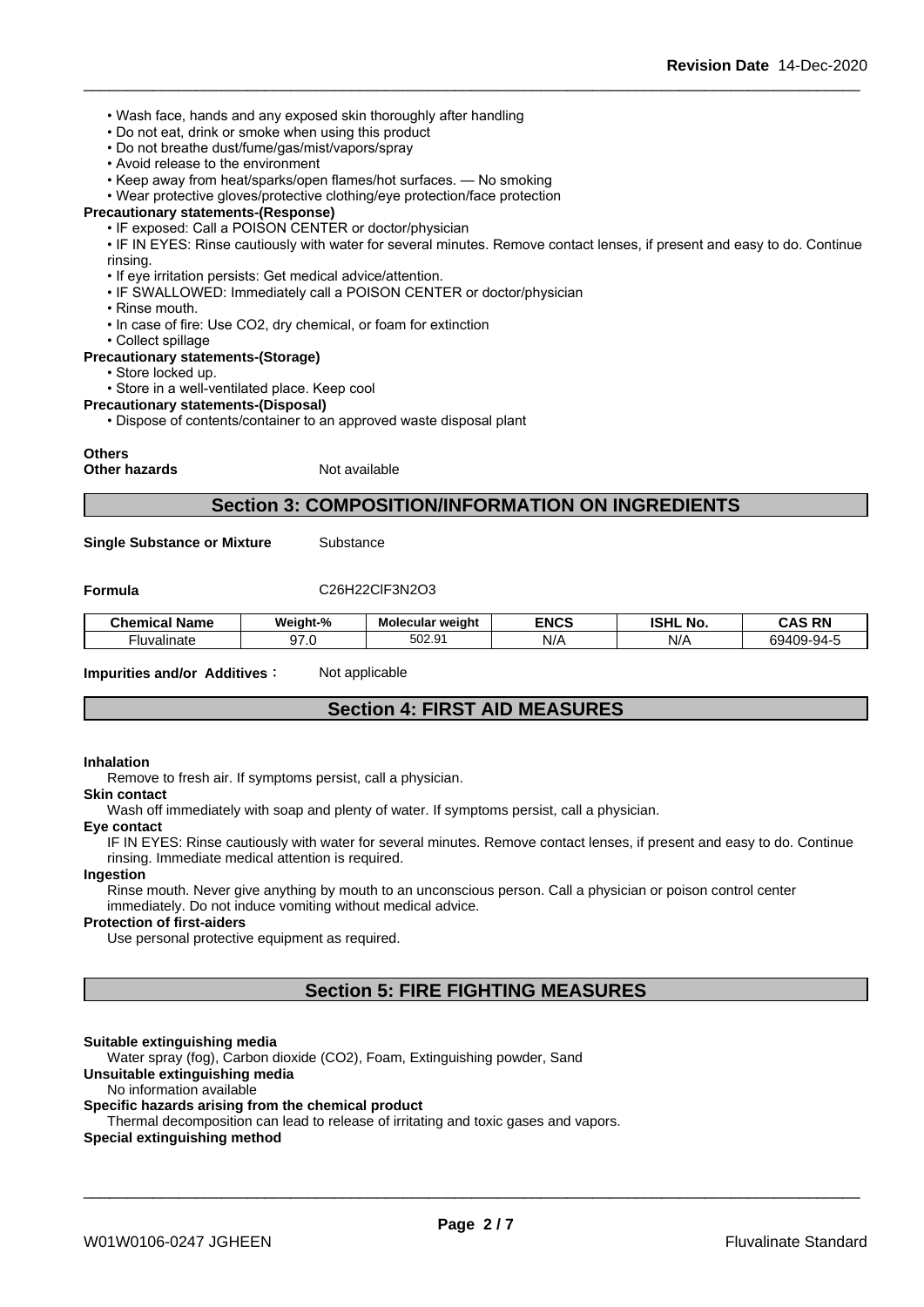### No information available

# **Special protective actions for**

### **fire-fighters**

Use personal protective equipment as required.Firefighters should wear self-contained breathing apparatus and full firefighting turnout gear.

### **Section 6: ACCIDENTAL RELEASE MEASURES**

### **Personal precautions, protective equipment and emergency procedures**

For indoor, provide adequate ventilation process until the end of working. Deny unnecessary entry other than the people involved by, for example, using a rope. While working, wear appropriate protective equipments to avoid adhering it on skin, or inhaling the gas. Work from windward, and retract the people downwind.

### **Environmental precautions**

To be careful not discharged to the environment without being properly handled waste water contaminated.

### **Methods and materials for contaminent and methods and materials for cleaning up**

Absorb dry sand, earth, sawdust and the waste. Collect empty container that can be sealed.

### **Recoverly, neutralization**

# No information available

# **Secondary disaster prevention measures**

Clean contaminated objects and areas thoroughly observing environmental regulations.

# **Section 7: HANDLING AND STORAGE**

### **Handling**

#### **Technical measures**

Highly flammable. Avoid contact with high temperature objects, spark, and strong oxidizing agents. Use with local exhaust ventilation.

#### **Precautions**

Do not rough handling containers, such as upsetting, falling, giving a shock, and dragging. Prevent leakage, overflow, and scattering. Not to generate steam and dust in vain. Seal the container after use. After handling, wash hands and face, and then gargle. In places other than those specified, should not be smoking or eating and drinking. Should not be brought contaminated protective equipment and gloves to rest stops. Deny unnecessary entry of non-emergency personnel to the handling area.

### **Safety handling precautions**

Take necessary action to avoid static electricity discharge (which might cause ignition of organic vapors). Use personal protective equipment as required. Avoid contact with skin, eyes or clothing.

### **Storage**

| Safe storage conditions   |             |
|---------------------------|-------------|
| <b>Storage conditions</b> | Store away  |
| Safe packaging material   | Glass       |
| Incompatible substances   | Strong oxid |

Store away from sunlight in a cool (2-10 °C) well-ventilated dry place. Store locked up. **Safe packaging material** Glass

**Strong oxidizing agents** 

### **Section 8: EXPOSURE CONTROLS/PERSONAL PROTECTION**

### **Engineering controls**

In case of indoor workplace, seal the source or use a local exhaust system. Provide the safety shower facility, and handand eye-wash facility. And display their position clearly.

| <b>Exposure limits</b> |  |
|------------------------|--|
|------------------------|--|

This product, as supplied, does not contain any hazardous materials with occupational exposure limits established by the region specific regulatory bodies.

\_\_\_\_\_\_\_\_\_\_\_\_\_\_\_\_\_\_\_\_\_\_\_\_\_\_\_\_\_\_\_\_\_\_\_\_\_\_\_\_\_\_\_\_\_\_\_\_\_\_\_\_\_\_\_\_\_\_\_\_\_\_\_\_\_\_\_\_\_\_\_\_\_\_\_\_\_\_\_\_\_\_\_\_\_\_\_\_\_\_

### **Personal protective equipment**

# **Respiratory protection** Protective mask **Hand protection** Protective gloves **Skinandbody protection** Long-sleeved work clothes **General hygiene considerations**

**Eye protection Eye protective eyeglasses or chemical safety goggles** 

Handle in accordance with good industrial hygiene and safety practice.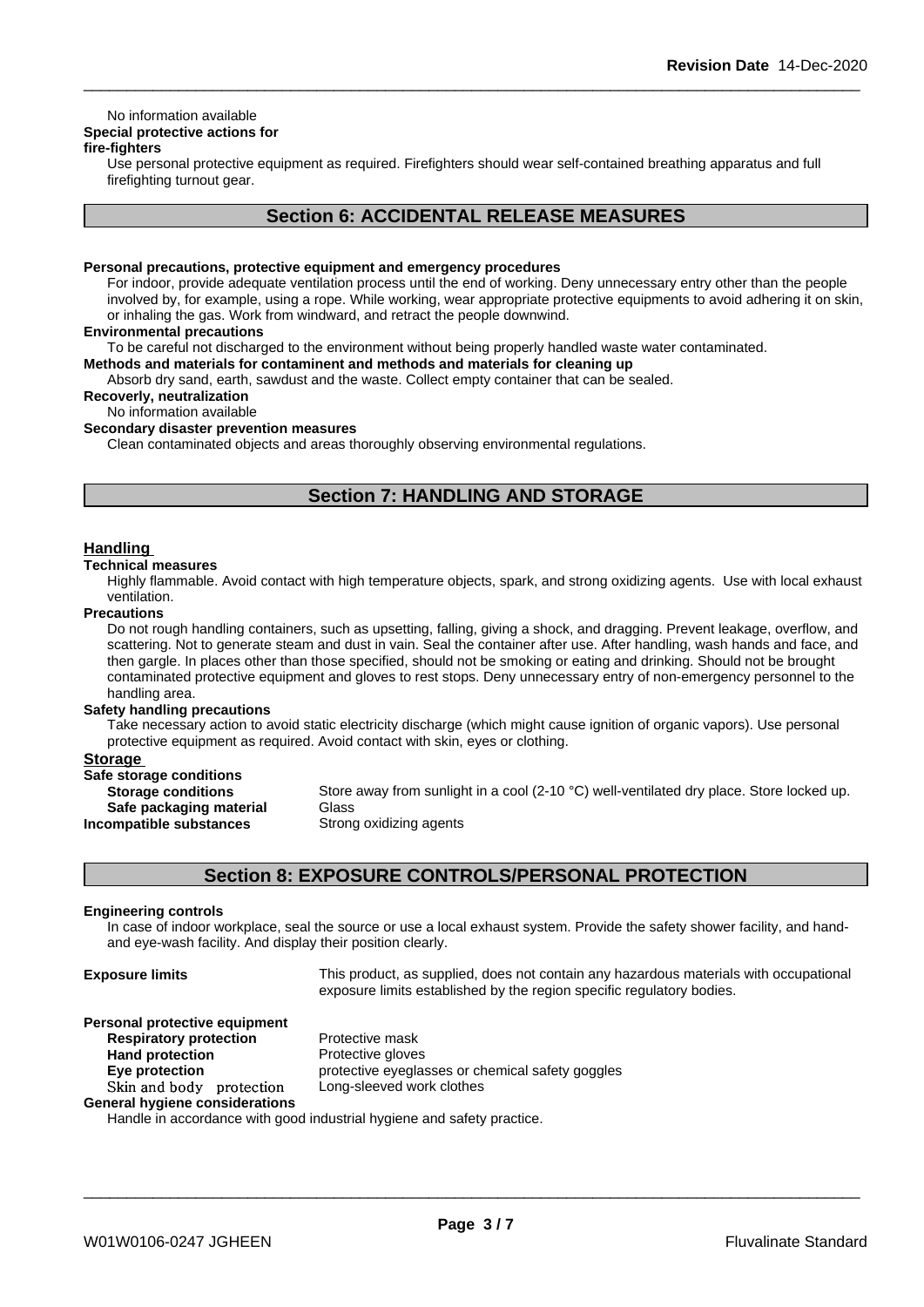# **Section 9: PHYSICAL AND CHEMICAL PROPERTIES**

| <b>Form</b>                                            |                                                                |
|--------------------------------------------------------|----------------------------------------------------------------|
| Color                                                  | Colorless - pale yellowish brown                               |
| <b>Turbidity</b>                                       | clear                                                          |
| Appearance                                             | liquid                                                         |
| Odor                                                   | characteristic odor                                            |
| <b>Melting point/freezing point</b>                    | No data available                                              |
| Boiling point, initial boiling point and boiling range | $>450$ °C                                                      |
| <b>Flammability</b>                                    | Combustible liquid                                             |
| <b>Evaporation rate:</b>                               | No data available                                              |
| Flammability (solid, gas):                             | No data available                                              |
| Upper/lower flammability or                            |                                                                |
| explosive limits                                       |                                                                |
| Upper:                                                 | No data available                                              |
| Lower:                                                 | No data available                                              |
| <b>Flash point</b>                                     | No data available                                              |
| Auto-ignition temperature:                             | No data available                                              |
| <b>Decomposition temperature:</b>                      | No data available                                              |
| рH                                                     | No data available                                              |
| Viscosity (coefficient of viscosity)                   | No data available                                              |
| <b>Dynamic viscosity</b>                               | No data available                                              |
| <b>Solubilities</b>                                    | acetone: soluble . water: practically insoluble, or insoluble. |
| n-Octanol/water partition coefficient: (log Pow)       | No data available                                              |
| Vapour pressure                                        | No data available                                              |
| <b>Specific Gravity / Relative density</b>             | 1.27                                                           |
| Vapour density                                         | No data available                                              |
| <b>Particle characteristics</b>                        | No data available                                              |
|                                                        |                                                                |

# **Section 10: STABILITY AND REACTIVITY**

**Stability**

**Reactivity** No data available **Chemical stability** Stable under recommended storage conditions. **Hazardous reactions** None under normal processing **Conditions to avoid** Extremes of temperature and direct sunlight, Heat, flames and sparks, static electricity, spark **Incompatible materials** Strong oxidizing agents **Hazardous decomposition products** Carbon monooxide (CO), Carbon dioxide (CO2), Nitrogen oxides (NOx), Halides **Section 11: TOXICOLOGICAL INFORMATION**

### **Acute toxicity**

| <b>Name</b><br>Chemic: | <b>D50</b><br>. )ra' | .D <sub>50</sub>          | C50                     |
|------------------------|----------------------|---------------------------|-------------------------|
| <b>Fluvalinate</b>     | mg/kg(Rat)<br>261    | Rat<br>$\sim$<br>ĸu.<br>້ | .439<br>Rat<br>ppm<br>ີ |

| <b>Chemical Name</b>    | Acute toxicity -oral- source | Acute toxicity -dermal- source   Acute toxicity -inhalation gas- |                          |
|-------------------------|------------------------------|------------------------------------------------------------------|--------------------------|
|                         | information                  | information                                                      | source information       |
| <sup>=</sup> luvalinate | Based on the NITE GHS        | Based on the NITE GHS                                            | Based on the NITE GHS    |
|                         | Iclassification results.     | Iclassification results.                                         | Iclassification results. |

| <b>Chemical Name</b> | <b>Acute toxicity -inhalation</b><br>vapor-source information | <b>Acute toxicity -inhalation dust-Acute toxicity -inhalation mist-</b><br>source information | source information       |
|----------------------|---------------------------------------------------------------|-----------------------------------------------------------------------------------------------|--------------------------|
| Fluvalinate          | Based on the NITE GHS                                         | Based on the NITE GHS                                                                         | Based on the NITE GHS    |
|                      | Iclassification results.                                      | Iclassification results.                                                                      | lclassification results. |

### **Skin irritation/corrosion**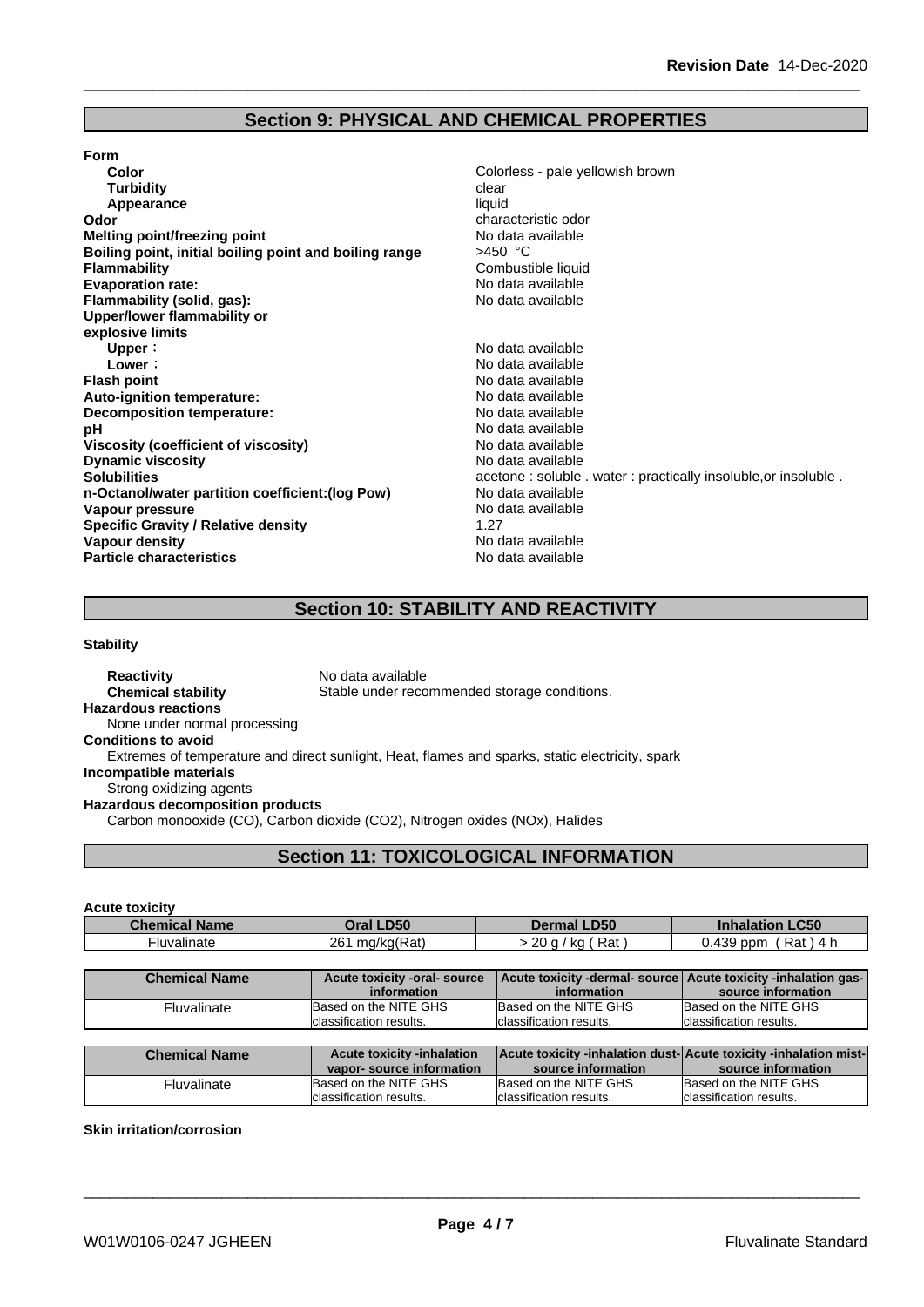| <b>Chemical Name</b>                  | Skin corrosion/irritation source information         |
|---------------------------------------|------------------------------------------------------|
| Fluvalinate                           | Based on the NITE GHS classification results.        |
| Serious eye damage/ irritation        |                                                      |
| <b>Chemical Name</b>                  | Serious eye damage/irritation source information     |
| Fluvalinate                           | Based on the NITE GHS classification results.        |
| Respiratory or skin sensitization     |                                                      |
| <b>Chemical Name</b>                  | Respiratory or Skin sensitization source information |
| Fluvalinate                           | Based on the NITE GHS classification results.        |
| <b>Reproductive cell mutagenicity</b> |                                                      |
| <b>Chemical Name</b>                  | germ cell mutagencity source information             |
| Fluvalinate                           | Based on the NITE GHS classification results.        |
| Carcinogenicity                       |                                                      |
| <b>Chemical Name</b>                  | <b>Carcinogenicity source information</b>            |
| Fluvalinate                           | Based on the NITE GHS classification results.        |
|                                       |                                                      |

| <b>Chemical Name</b>          | <b>NTP</b> | <b>IARC</b>                                   | <b>ACGIH</b>                                  | <b>JSOH (Japan)</b> |  |
|-------------------------------|------------|-----------------------------------------------|-----------------------------------------------|---------------------|--|
| Fluvalinate                   |            | Group 2A                                      |                                               |                     |  |
| 69409-94-5                    |            |                                               |                                               |                     |  |
| <b>Reproductive toxicity</b>  |            |                                               |                                               |                     |  |
| <b>Chemical Name</b>          |            |                                               | Reproductive toxicity source information      |                     |  |
| Fluvalinate                   |            | Based on the NITE GHS classification results. |                                               |                     |  |
| <b>STOT-single exposure</b>   |            |                                               |                                               |                     |  |
| <b>Chemical Name</b>          |            |                                               | STOT-single exposure- source information      |                     |  |
| <b>Fluvalinate</b>            |            |                                               | Based on the NITE GHS classification results. |                     |  |
| <b>STOT-repeated exposure</b> |            |                                               |                                               |                     |  |
| <b>Chemical Name</b>          |            |                                               | STOT-repeated exposure- source information    |                     |  |
| Fluvalinate                   |            | Based on the NITE GHS classification results. |                                               |                     |  |
| <b>Aspiration hazard</b>      |            |                                               |                                               |                     |  |
| <b>Chemical Name</b>          |            |                                               | <b>Aspiration Hazard source information</b>   |                     |  |
| Fluvalinate                   |            | Based on the NITE GHS classification results. |                                               |                     |  |

# **Section 12: ECOLOGICAL INFORMATION**

### **Ecotoxicity**

| <b>Chemical Name</b> | Algae/aquatic plants | Fish                        | Crustacea               |
|----------------------|----------------------|-----------------------------|-------------------------|
| Fluvalinate          | N/A                  | LC50: Oncorhynchus mykiss   | LC50 : Mysidopsis bahia |
|                      |                      | $0.0023 - 0.0036$ mg/L 96 h | 0.018 ppb 96 h          |
|                      |                      | LC50 : Cyprinus carpio      |                         |
|                      |                      | $0.013$ ma/L 96 h           |                         |

### **Other data**

| ----------- |                         |                                                                               |                                      |  |
|-------------|-------------------------|-------------------------------------------------------------------------------|--------------------------------------|--|
|             | <b>Chemical Name</b>    | Short-term (acute) hazardous to the                                           | Long-term (chronic) hazardous to the |  |
|             |                         | aquatic environment source information aquatic environment source information |                                      |  |
|             | <sup>=</sup> luvalinate | Based on the NITE GHS classification                                          | Based on the NITE GHS classification |  |
|             |                         | <i>I</i> results.                                                             | Iresults.                            |  |

**Persistence and degradability** No information available<br>**Bioaccumulative potential** No information available **Bioaccumulative potential<br>Mobility in soil Hazard** to the ozone layer

**No information available**<br>**No information available** 

# **Section 13: DISPOSAL CONSIDERATIONS**

### **Waste from residues**

Disposal should be in accordance with applicable regional, national and local laws and regulations. **Contaminated container and contaminated packaging**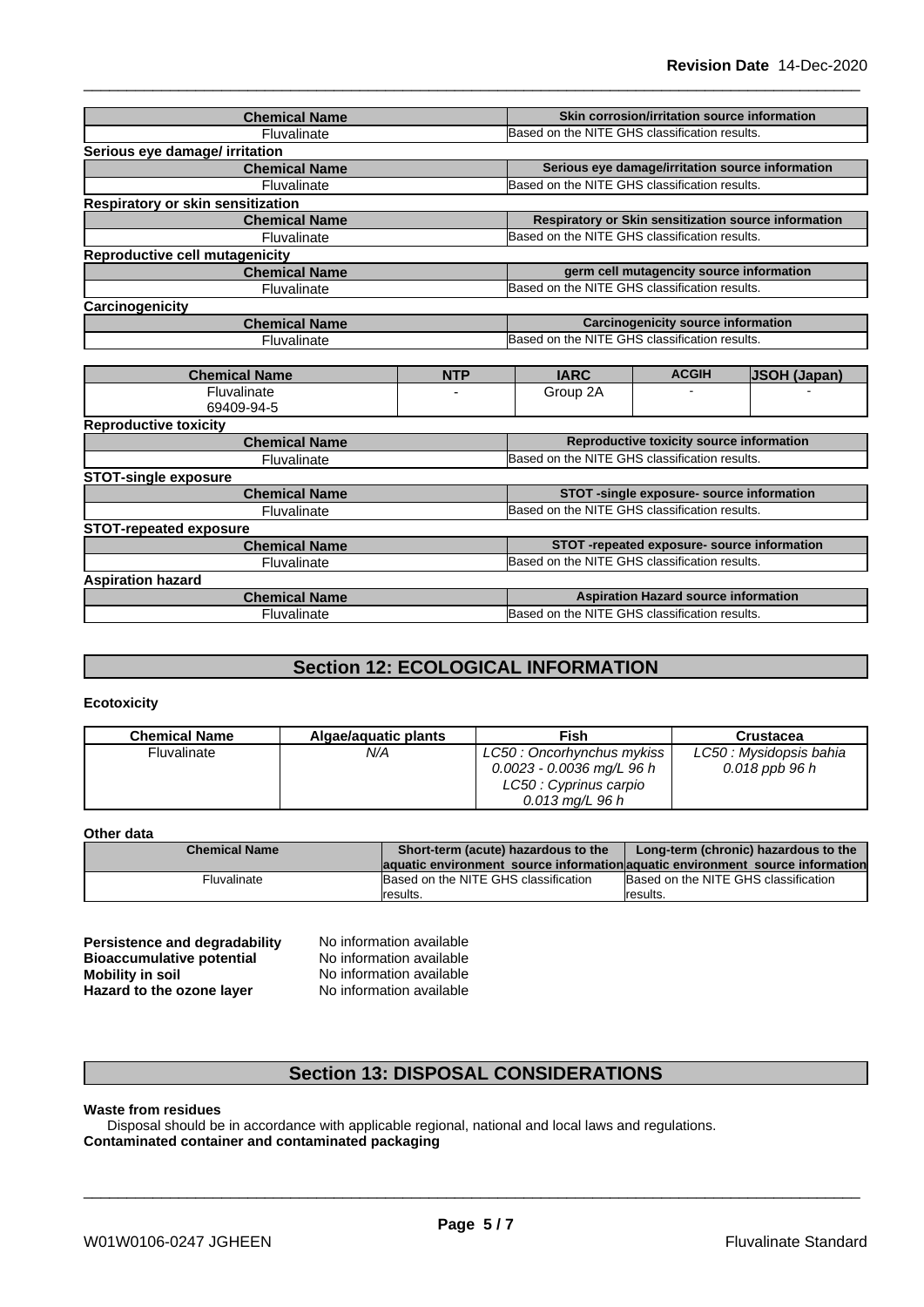Disposal should be in accordance with applicable regional, national and local laws and regulations.

# **Section 14: TRANSPORT INFORMATION**

| <b>ADR/RID</b><br>UN number<br>Proper shipping name:<br>UN classfication<br><b>Subsidiary hazard class</b><br>Packing group<br><b>Marine pollutant</b> | UN3352<br>Pyrethroid pesticide, liquid, toxic (Fluvalinate)<br>6.1<br>Ш<br>Yes |
|--------------------------------------------------------------------------------------------------------------------------------------------------------|--------------------------------------------------------------------------------|
| <b>IMDG</b>                                                                                                                                            |                                                                                |
| UN number                                                                                                                                              | UN3352                                                                         |
| Proper shipping name:                                                                                                                                  | Pyrethroid pesticide, liquid, toxic (Fluvalinate)                              |
| <b>UN classfication</b>                                                                                                                                | 6.1                                                                            |
| <b>Subsidiary hazard class</b>                                                                                                                         |                                                                                |
| <b>Packing group</b>                                                                                                                                   | Ш                                                                              |
| <b>Marine pollutant (Sea)</b>                                                                                                                          | Yes                                                                            |
| Transport in bulk according to No information available                                                                                                |                                                                                |
| Annex II of MARPOL 73/78 and                                                                                                                           |                                                                                |
| the IBC Code                                                                                                                                           |                                                                                |
| <b>IATA</b>                                                                                                                                            |                                                                                |
| <b>UN number</b>                                                                                                                                       | <b>UN3352</b>                                                                  |
| Proper shipping name:                                                                                                                                  | Pyrethroid pesticide, liquid, toxic (Fluvalinate)                              |
| <b>UN classfication</b>                                                                                                                                | 6.1                                                                            |
| <b>Subsidiary hazard class</b>                                                                                                                         |                                                                                |
| Packing group                                                                                                                                          | Ш                                                                              |
| <b>Environmentally Hazardous</b>                                                                                                                       | Yes                                                                            |
| <b>Substance</b>                                                                                                                                       |                                                                                |

| <b>Section 15: REGULATORY INFORMATION</b>                                                                               |                                                      |                                                                                |  |  |
|-------------------------------------------------------------------------------------------------------------------------|------------------------------------------------------|--------------------------------------------------------------------------------|--|--|
| <b>International Inventories</b>                                                                                        |                                                      |                                                                                |  |  |
| <b>EINECS/ELINCS</b>                                                                                                    | $\overline{\phantom{0}}$                             |                                                                                |  |  |
| TSCA                                                                                                                    |                                                      |                                                                                |  |  |
| Japanese regulations                                                                                                    |                                                      |                                                                                |  |  |
| <b>Fire Service Act</b>                                                                                                 | Category IV, Class III petroleums, dangerous grade 3 |                                                                                |  |  |
| <b>Poisonous and Deleterious</b>                                                                                        | Deleterious Substances 3rd. Grade                    |                                                                                |  |  |
| <b>Substances Control Law</b>                                                                                           |                                                      |                                                                                |  |  |
| <b>Industrial Safety and Health Act Not applicable</b>                                                                  |                                                      |                                                                                |  |  |
| Toxic Substances - Poison (Ordinance Art.3, Ministry of Transportation Ordinance<br><b>Regulations for the carriage</b> |                                                      |                                                                                |  |  |
| and storage of dangerous                                                                                                |                                                      | Regarding Transport by Ship and Storage, Attached Table 1)                     |  |  |
| goods in ship                                                                                                           |                                                      |                                                                                |  |  |
| <b>Civil Aeronautics Law</b>                                                                                            |                                                      | Toxic and Infectious Substances (Ordinance Art.194, MITL Nortification for Air |  |  |
|                                                                                                                         | Transportation of Explosives etc., Attached Table 1) |                                                                                |  |  |
| <b>Pollutant Release and Transfer Not applicable</b>                                                                    |                                                      |                                                                                |  |  |
| <b>Register Law</b>                                                                                                     |                                                      |                                                                                |  |  |
| <b>Export Trade Control Order</b>                                                                                       | Not applicable                                       |                                                                                |  |  |
|                                                                                                                         |                                                      |                                                                                |  |  |
| <b>Chemical Name</b>                                                                                                    | Poisonous and Deleterious                            | Industrial Safety and Health Act   Pollutant Release and Transfer              |  |  |

| <b>IChemical Name</b>             | Poisonous and Deleterious<br><b>Substances Control Law</b> | <b>Industrial Safety and Health Act I</b><br><b>Substances</b><br>(Law Art.57-2) | Pollutant Release and Transfer<br><b>Register Law</b> |  |
|-----------------------------------|------------------------------------------------------------|----------------------------------------------------------------------------------|-------------------------------------------------------|--|
| Fluvalinate<br>$69409-94-5(97.0)$ | Applicable                                                 |                                                                                  |                                                       |  |

| <b>Section 16: OTHER INFORMATION</b> |                                                               |  |
|--------------------------------------|---------------------------------------------------------------|--|
| Key literature references and        | NITE: National Institute of Technology and Evaluation (JAPAN) |  |
| sources for data etc.                | http://www.safe.nite.go.jp/japan/db.html                      |  |